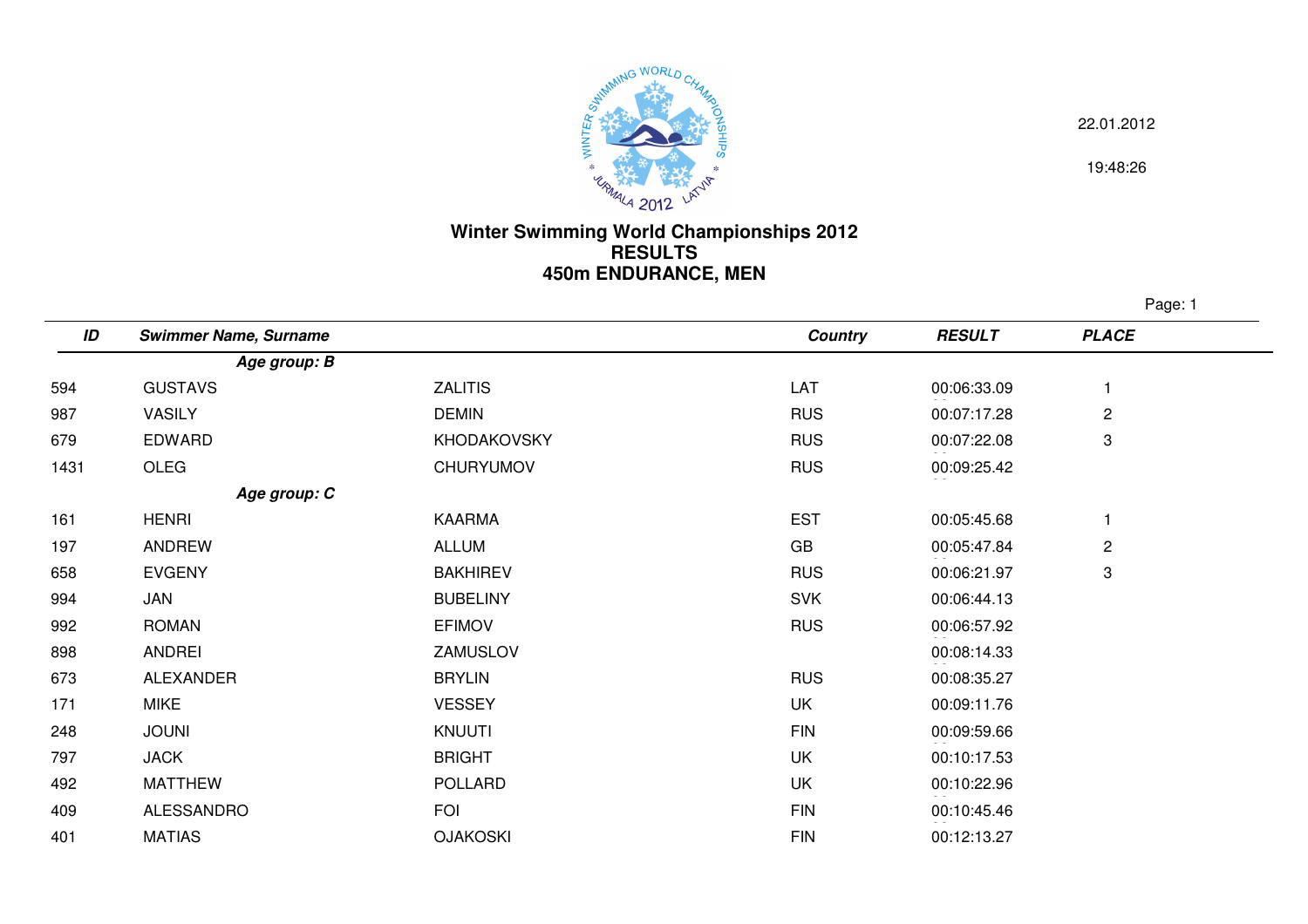| ID   | <b>Swimmer Name, Surname</b> |                     | <b>Country</b> | <b>RESULT</b> | <b>PLACE</b>   |  |
|------|------------------------------|---------------------|----------------|---------------|----------------|--|
|      | Age group: D                 |                     |                |               |                |  |
| 1277 | <b>COLIN</b>                 | <b>HILL</b>         | <b>UK</b>      | 00:06:04.56   | $\mathbf{1}$   |  |
| 660  | <b>GILES</b>                 | <b>MEYER</b>        | UK             | 00:06:35.86   | $\mathbf{2}$   |  |
| 201  | <b>ALEXANDER</b>             | <b>DASHKOV</b>      | <b>UKR</b>     | 00:06:36.14   | 3              |  |
| 276  | <b>FEODOR</b>                | SOFRONOV            | <b>RUS</b>     | 00:07:33.18   |                |  |
| 302  | PASI                         | <b>MIKKONEN</b>     | <b>FIN</b>     | 00:08:12.36   |                |  |
| 730  | <b>STEVE</b>                 | <b>HAYWOOD</b>      | <b>UK</b>      | 00:09:41.96   |                |  |
| 657  | ROMAN KARKACHEV              | <b>KARKACHEV</b>    | <b>RUS</b>     | 00:09:49.31   |                |  |
| 1426 | <b>MICHAEL</b>               | <b>MARX</b>         | <b>GER</b>     | 00:11:39.89   |                |  |
|      | Age group: E                 |                     |                |               |                |  |
| 787  | <b>ALEKSEI</b>               | <b>TERESTSENKOV</b> | <b>EST</b>     | 00:07:08.44   | $\mathbf{1}$   |  |
| 1387 | <b>PAOLO</b>                 | <b>CHIARINO</b>     | <b>ITA</b>     | 00:07:09.52   | $\sqrt{2}$     |  |
| 1388 | <b>ALBERTO</b>               | <b>SALVI</b>        | <b>ITA</b>     | 00:07:31.08   | 3              |  |
| 160  | <b>RAITIS</b>                | <b>GULTNIEKS</b>    | LAT            | 00:08:20.09   |                |  |
| 172  | THOMAS W.                    | <b>KOFLER</b>       | <b>ITA</b>     | 00:08:57.40   |                |  |
| 893  | ADAM                         | <b>LYNCH</b>        | <b>IRL</b>     | 00:09:01.69   |                |  |
| 916  | <b>NILS OVE</b>              | <b>SOLLID</b>       | <b>NOR</b>     | 00:09:41.93   |                |  |
| 991  | ANDREY                       | <b>MIKHALEV</b>     | <b>RUS</b>     | 00:09:51.88   |                |  |
| 1078 | <b>SERGEY</b>                | YERMATCHKOV         | <b>RUS</b>     | 00:09:53.45   |                |  |
| 1478 | <b>AGRIS</b>                 | <b>VITOLINS</b>     | LAT            | 00:11:17.59   |                |  |
|      | Age group: F                 |                     |                |               |                |  |
| 236  | <b>DANIELS</b>               | <b>STANKEVICS</b>   | LAT            | 00:09:23.60   | $\mathbf{1}$   |  |
| 312  | <b>NIGE</b>                  | <b>REID</b>         | UK             | 00:09:33.43   | $\overline{c}$ |  |
| 1076 | <b>YURY</b>                  | NEUPOKOEV           | <b>RUS</b>     | 00:10:23.36   | 3              |  |
| 256  | <b>VLADIMIR</b>              | <b>NEFATOV</b>      | <b>RUS</b>     | 00:10:54.01   |                |  |
| 247  | <b>VICTOR</b>                | YUSHCHENKO          | <b>RUS</b>     | 00:11:00.36   |                |  |
| 297  | <b>YURY</b>                  | <b>MATKOVSKIY</b>   | <b>UKR</b>     | 00:19:28.81   |                |  |
|      | Age group: G                 |                     |                |               |                |  |
| 750  | <b>TOOMAS</b>                | <b>HAGGI</b>        | <b>EST</b>     | 00:06:37.29   | 1              |  |